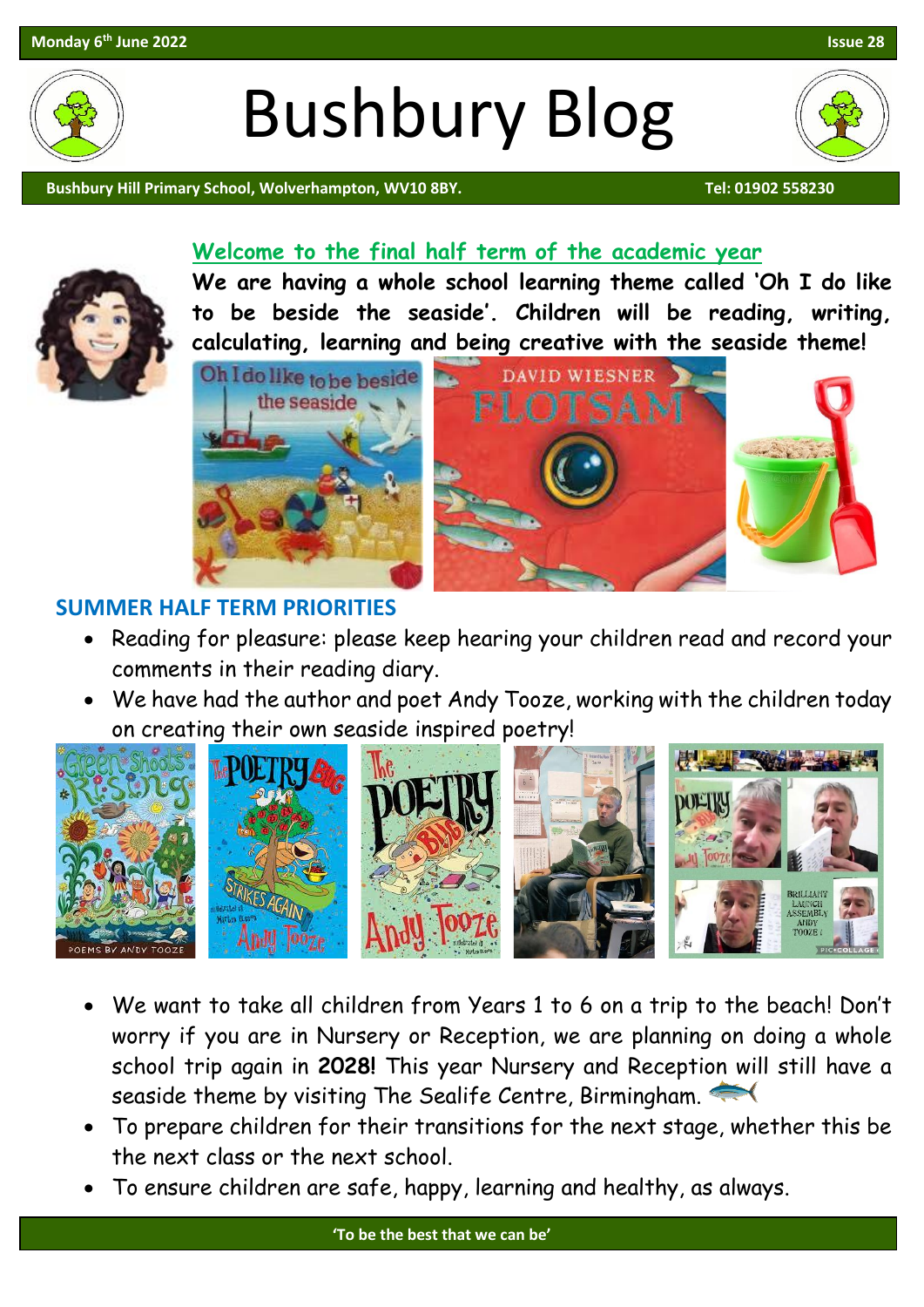# **UNIFORM**

A reminder - please save the 'creative' hairstyles for the start of the summer holidays when they will grow out by September. Children need to be wearing uniform of yellow tshirt, green cardigan / jumper, school shorts or trousers or summer dress. **Hoodies are no longer allowed**. Children need to wear black school shoes. Plain black trainers are allowed as long as there are no markings. If you are having difficulties with uniform, please give the office a call as we may be able to help.

# **SCHOOL TRIPS**

The whole school will be visiting Barmouth Beach or The Sealife Centre on the following dates. Bushbury Charities have helped us with the funding of these trips and we are very grateful for their support. More information will be provided on Pay 360 where you will need to give your consent.

| <b>Class</b> | <b>Date of Visit</b> | <b>Venue</b>                   |
|--------------|----------------------|--------------------------------|
| Nursery      | 30.6.22              | The Sealife Centre, Birmingham |
| Reception    | 30.6.22              | The Sealife Centre, Birmingham |
| Year 1       | 1.7.22               | <b>Barmouth Beach</b>          |
| Year 2       | 30.6.22              | <b>Barmouth Beach</b>          |
| Year 3       | 28.6.22              | <b>Barmouth Beach</b>          |
| Year 4       | 28.6.22              | <b>Barmouth Beach</b>          |
| Year 5       | 29.6.22              | <b>Barmouth Beach</b>          |
| Year 6       | 27.6.22              | <b>Barmouth Beach</b>          |



## **PARENT COMMUNICATIONS**

This is now our main form of communication. Please regularly check messages and school story to keep up to date with your child's class.

# **PARENTS, TEACHERS AND FRIENDS ASSOCIATION**

If you are interested in joining our PTFA, please get in touch



with myself via dojo, Kelly Pearce (parent ambassador) or the school office. We would like to get enough interested people to organise social events to fundraise for our children.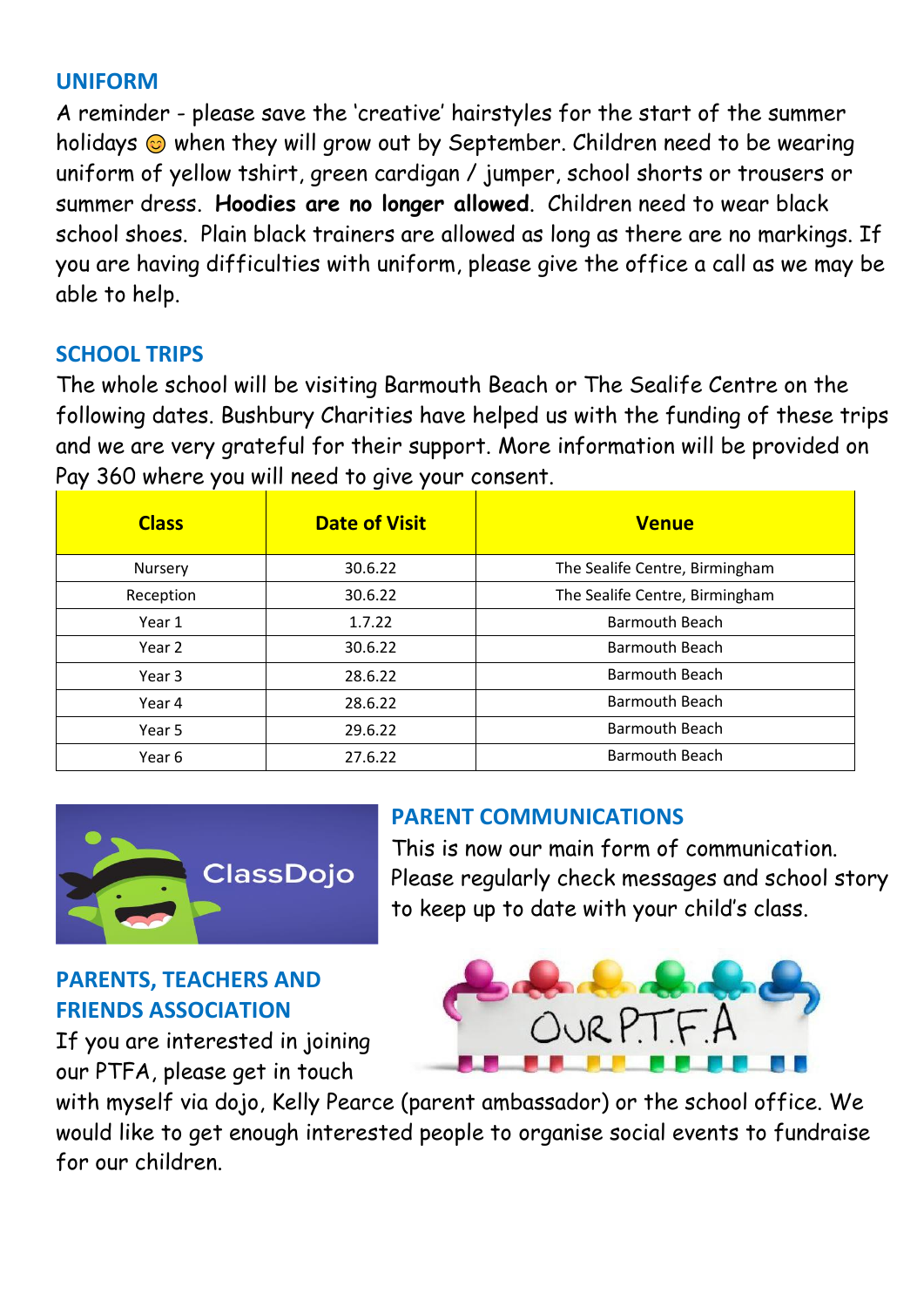

## **LEAVE OF ABSENCE REQUESTS**

I know we are all desperate to get a holiday in when we can, but please ensure these are taken in the school holidays. The children need to be in school and as a reminder, as a school, we are unable to authorise such requests and therefore have to follow

procedures and report absences to the LA, who may fine parents / carers.

## **SPORTS MORNINGS**



Bushbury Hill has everything crossed for great weather so our Sports Mornings can go ahead for the week beginning 20<sup>th</sup> June. The children compete in their PE kit in house colours, but will need to bring in trainers. It will be so lovely to share these events with you, see the **Diary Dates** section for dates and times.

#### **SCHOOL REPORTS**

Teachers are busy writing your child's school report and these will go out on Wednesday 6<sup>th</sup> July for years N – 5 and Monday 11<sup>th</sup> July for Year 6, (following their High School Transition days and getting their SATs results back).



#### **OPEN EVENING**

All books will be sent home the week beginning Mon 18<sup>th</sup> July for you to look at. We will have an **OPEN EVENING 3:30 – 5:30pm on Tuesday 12th July 2022** where no appointment will be necessary, but it will be a chance for you and your child to come and speak to your current teacher about the report and more importantly, say hello to your child's new class teacher.

## **PICNIC ON THE FIELD DAY**

To celebrate the last day of term on **Thursday 21st July**, all children are invited to have a free picnic lunch on the field provided by Miquills. This will consist of a sandwich of their choice, fruit, pizza slice, crisps, drink and a tray bake. Yum!

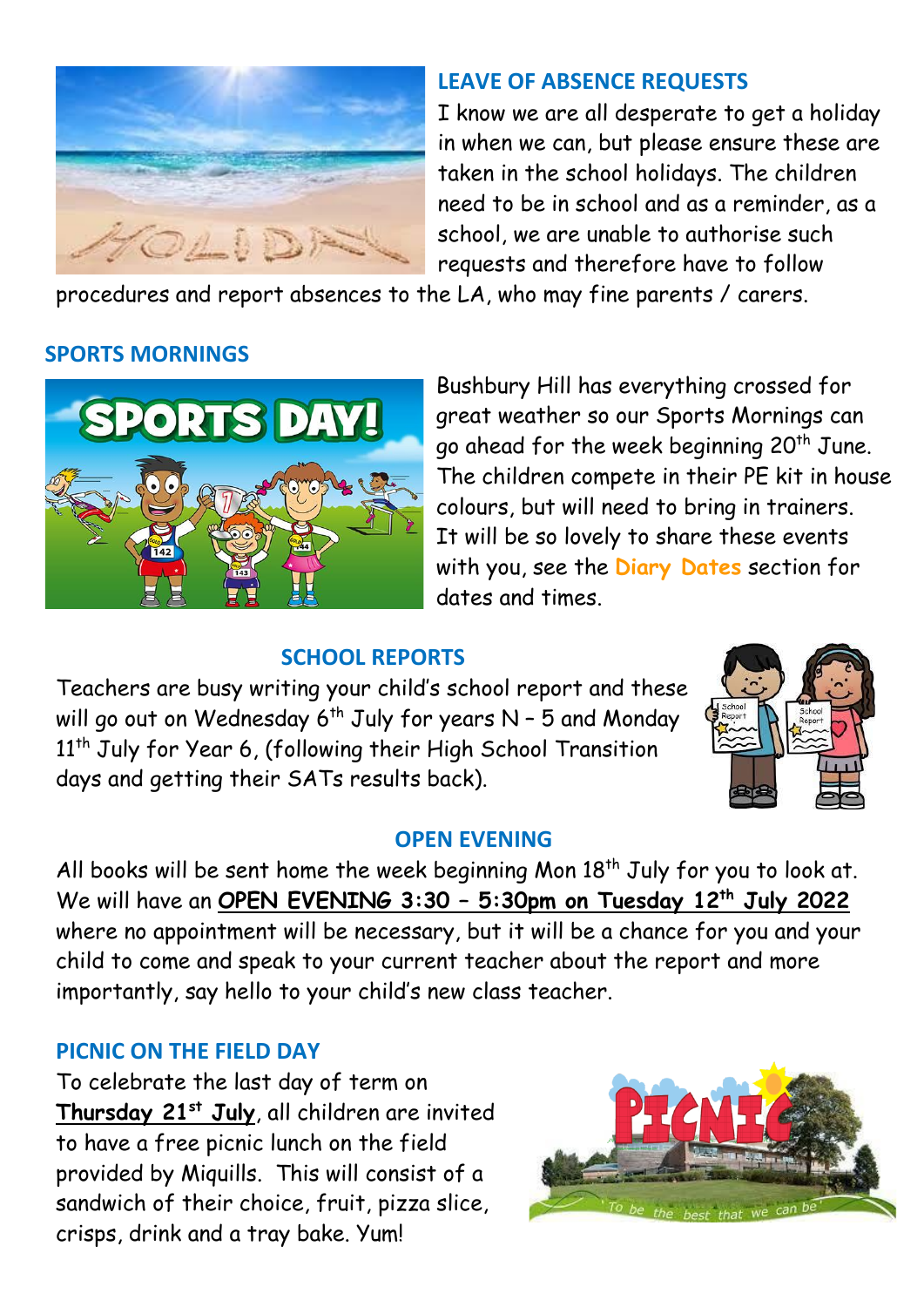#### **GOVERNOR INTERVIEW**

# **Get to know more about our Governors! Each edition will have an interview with a different Governor.**



#### **Why did you become a Governor and what do you enjoy most about being one?**

I have fond memories around my education which has been the bedrock to a successful career. Education is so important and if I can help in any small way improve this experience for any children this is time well spent. I love being part of a group who are passionate about making the school be the best it can be.